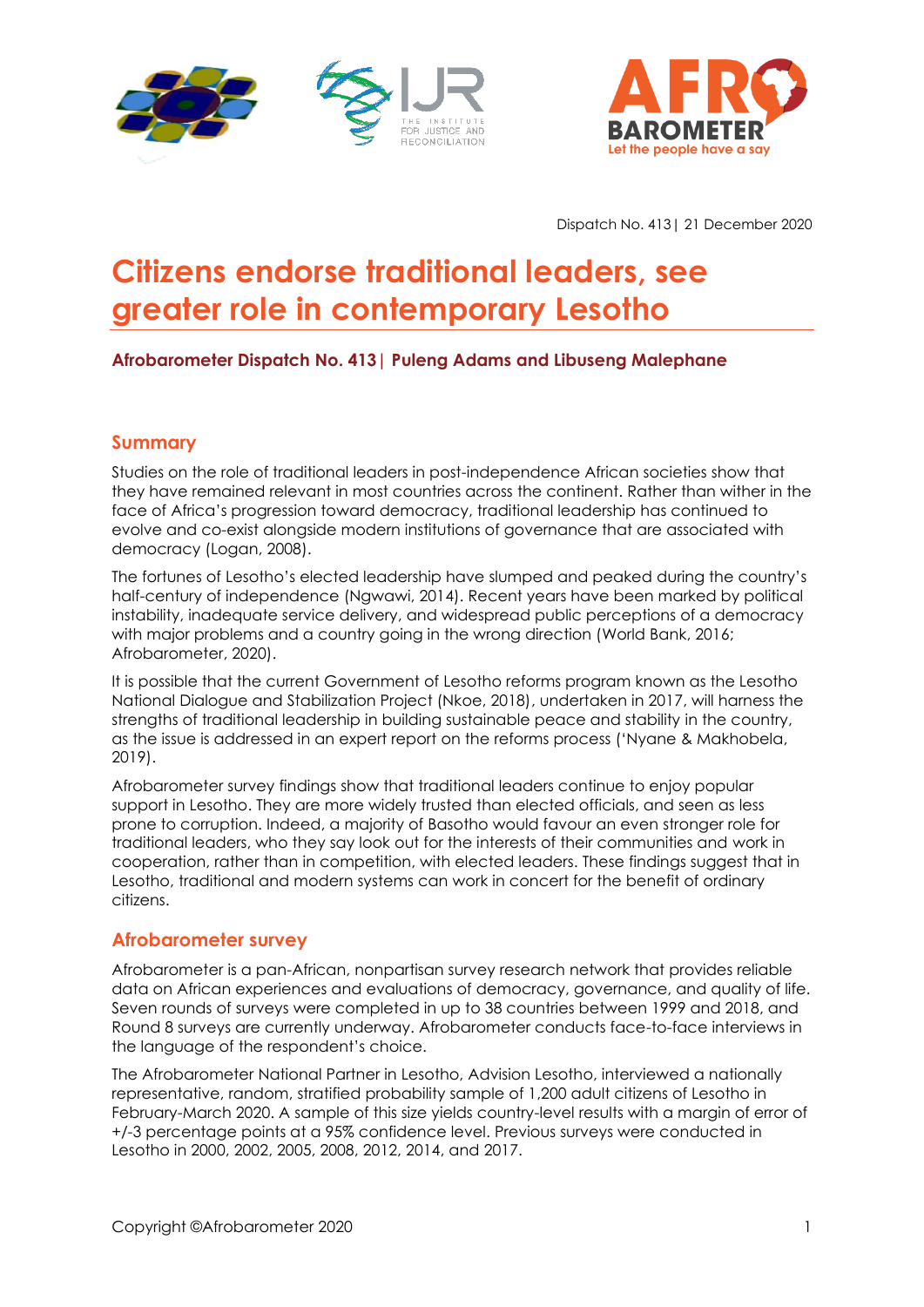

# **Key findings**

- Almost two-thirds (64%) of Basotho approve of the job their traditional leaders are doing, a far better performance rating than they give their community councillors, members of Parliament (MPs), or then-Prime Minister Thomas Thabane.
- Traditional leaders are considerably more widely trusted (57%) and less commonly seen as corrupt (16%) than elected officials.
- Most Basotho see traditional leaders as highly influential in resolving disputes and governing their local community, but few say they carry much weight in affecting how people vote in elections.
- Six in 10 Basotho (61%) support an increased level of influence for traditional leaders in the governing of local communities.
- A majority (52%) of respondents say traditional leaders "often" or "always" do their best to listen to what ordinary people have to say – a far more positive assessment than they give community councillors (25%) and MPs (8%).
- Two-thirds (66%) of Basotho believe traditional leaders look out for the interests of the people in their communities, and even more (87%) say traditional authorities cooperate with elected leaders to get things done, as opposed to competing with them for resources and power.

# **Job performance of elected and traditional leaders**

Basotho are considerably more satisfied with their traditional leaders than with their elected officials. Two-thirds (64%) of respondents "approve" or "strongly approve" of the way their traditional leaders have performed their duties, compared to just 41% for their community councillors, 20% for their members of Parliament (MPs), and 16% for then-Prime Minister Thomas Thabane (Figure 1). Approval ratings for MPs and Thabane declined significantly between the 2017 and 2020 surveys, while those for traditional leaders held steady.



## **Figure 1: Approval of leaders' job performance** | Lesotho | 2017-2020

*Respondents were asked: Do you approve or disapprove of the way that the following people have performed their jobs over the past 12 months, or haven't you heard enough about them to say: Prime Minister Thomas Thabane? Your member of Parliament? Your community councillor? Your traditional leader? (% who "approve" or "strongly approve")*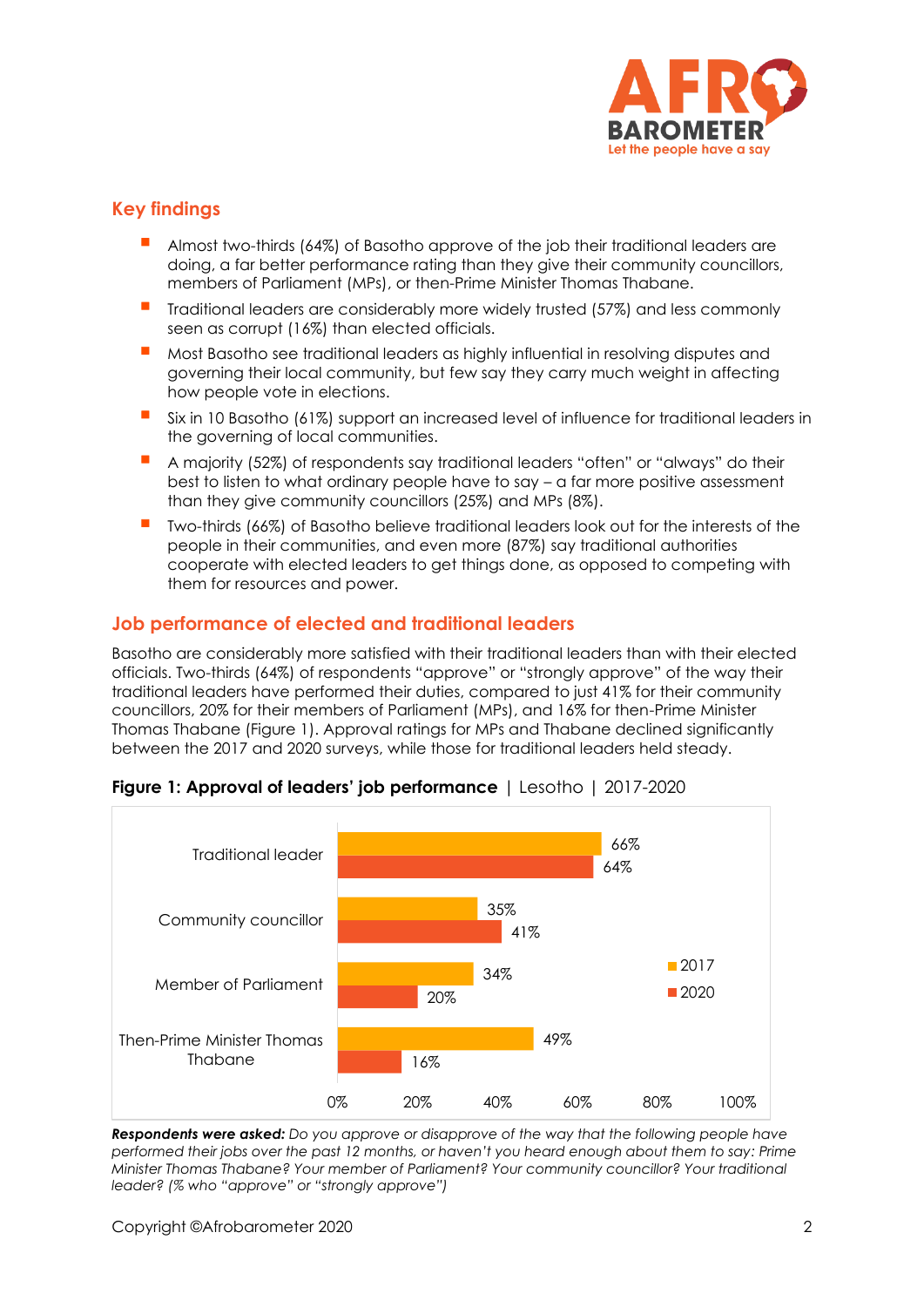

# **Trust and corruption**

In line with job-performance ratings, traditional leaders fare better than elected officials when it comes to popular trust and perceptions of corruption.

While trust in Lesotho's governance structures have been low in recent years, a majority (57%) of respondents say they trust their traditional leaders "somewhat" or "a lot," a 5 percentage-point increase from 2017. Trust levels are lower, and on the decline, for community councillors (from 44% to 38%), MPs (from 48% to 20%), and then-Prime Minister Thabane (from 57% to 14%) (Figure 2).

Similarly, only 16% of Basotho say "most" or "all" traditional leaders are corrupt. Roughly three times as many see widespread corruption in the prime minister's office (53%) and Parliament (46%) (Figure 3).



**Figure 2: Popular trust in leaders** | Lesotho | 2017-2020

*Respondents were asked: How much do you trust each of the following, or haven't you heard enough about them to say: Prime Minister Thomas Thabane? Members of Parliament? Community councillors? Traditional leaders? (% who say "somewhat" or "a lot")*



**Figure 3: Perceptions of corruption among leaders** | Lesotho | 2020

*Respondents were asked: How many of the following people do you think are involved in corruption, or haven't you heard enough about them to say: The prime minister and officials in his office? Members of Parliament? Members of your community council? Traditional leaders? (% who say "most of them" or "all of them")*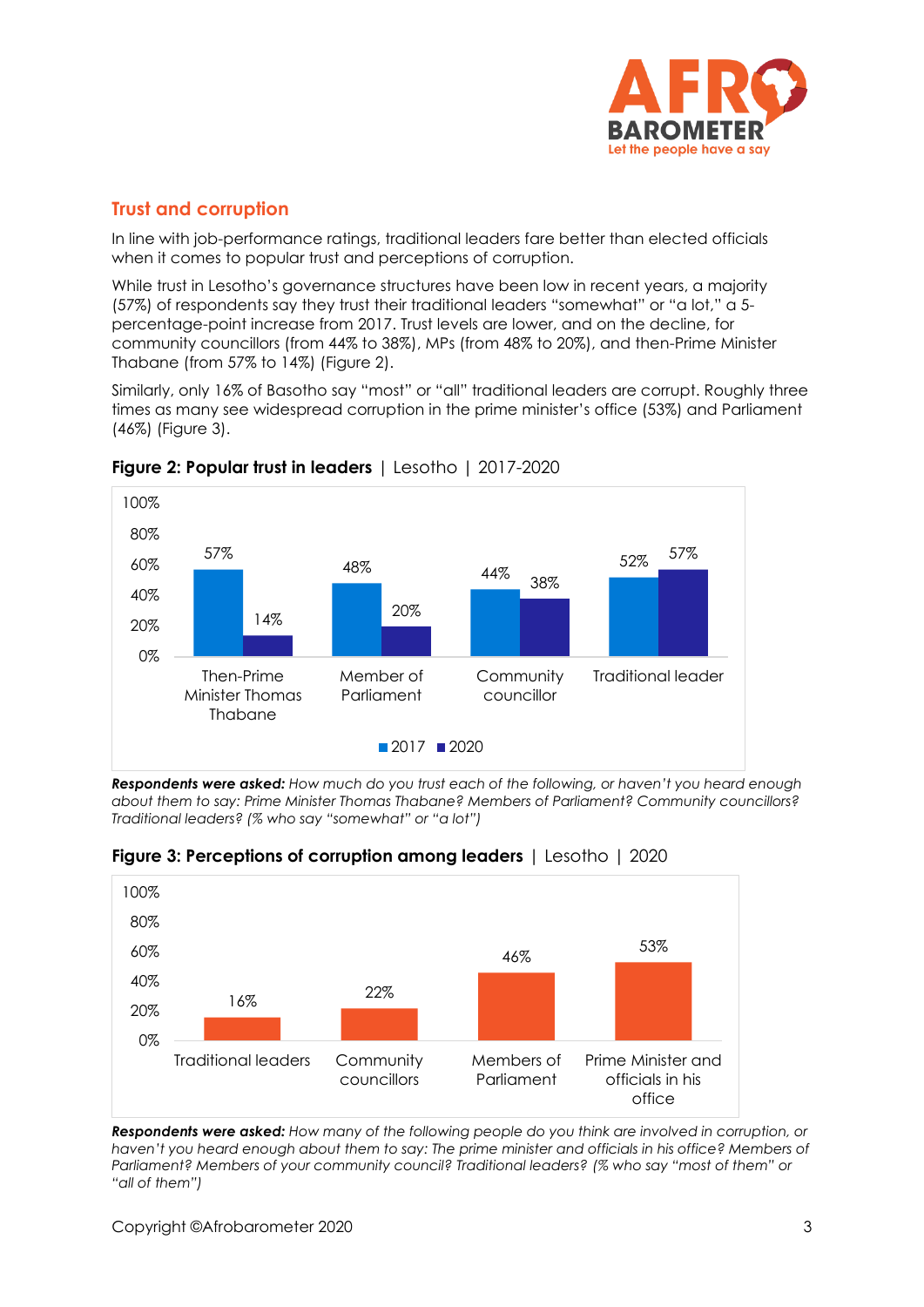

# **The role of traditional leaders in local governance**

In Lesotho, citizens regard traditional leaders as highly influential in resolving disputes and governing their local community, but much less so in affecting how people vote in elections (Figure 4). Eight in 10 respondents (79%) say traditional leaders exert "a lot" of influence in settling disputes, while two-thirds (66%) say the same about their role in local government. About four in 10 (38%) say they have "a lot" of influence in allocating land, although another one-third of respondents say they have "some influence" (12%) or "a small amount of influence" (22%) in this area.

Only one in seven (14%) see traditional leaders as highly influential in shaping how people vote.



#### **Figure 4: Influence of traditional leaders in local governance** | Lesotho | 2020

**Respondents were asked:** How much influence do traditional leaders currently have in each of the following areas: Solving disputes? Governing your local community? Allocating land? *Influencing how people in their communities vote?*

Even though traditional leaders are already seen as influential, six in 10 Basotho (61%) would like to see their influence in governing local communities increase, including half (49%) who

Do your own analysis of Afrobarometer data – on any question, for any country and survey round. It's easy and free at www.afrobarometer.org/onlinedata-analysis.

say it should increase "a lot" (Figure 5). The view that traditional leaders should have "a lot" more influence is more common among rural residents (52%) than among the urban population (44%) and is least popular among the most educated respondents (33%, with 40% saying their influence level should stay the same).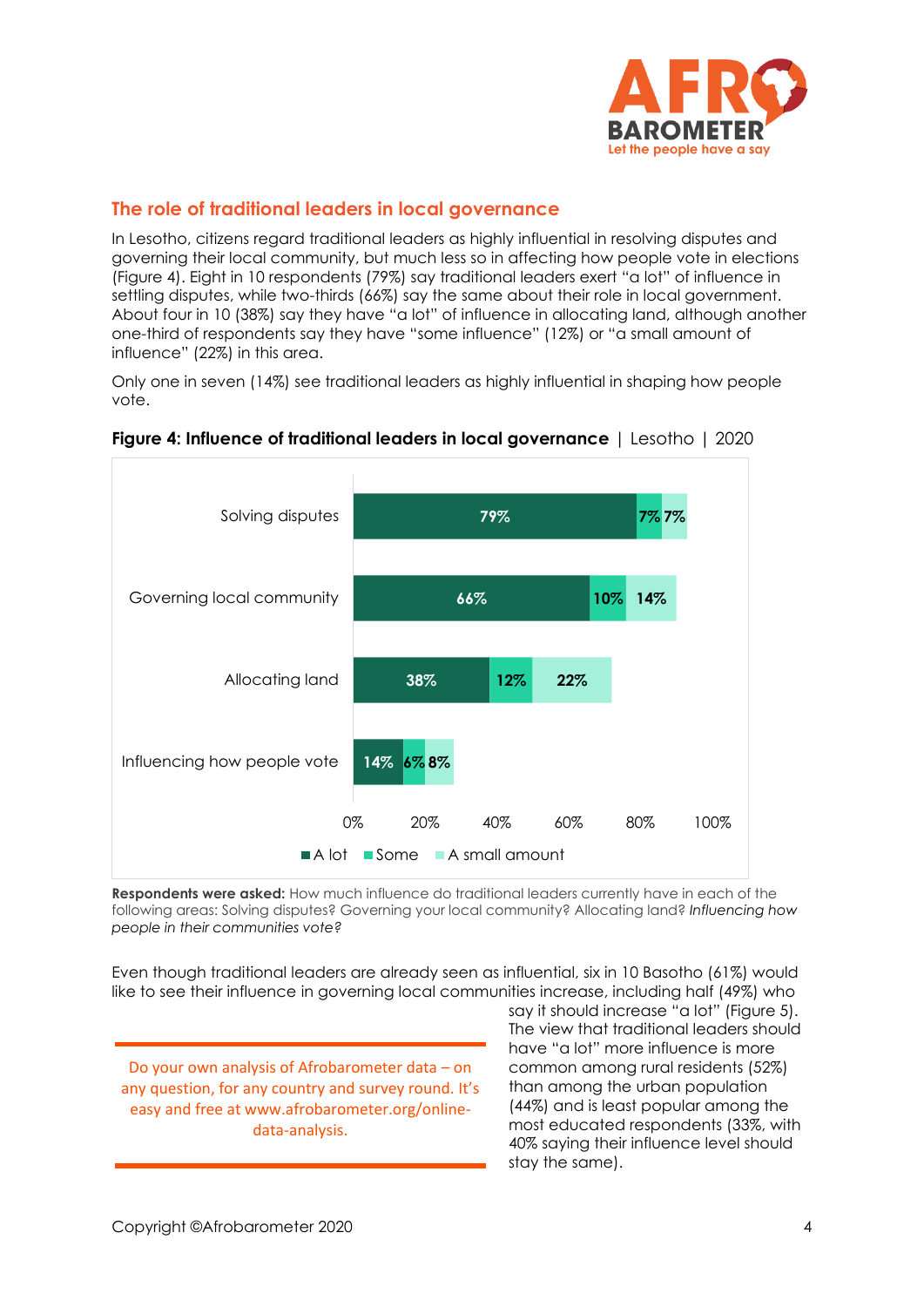

### **Figure 5: Should the influence of traditional leaders increase?** | by sociodemographic group | Lesotho | 2020



*Respondents were asked: Do you think that the amount of influence traditional leaders have in governing your local community should increase, stay the same, or decrease?*

# **Strengths of traditional leaders**

Among strengths that may underlie popular support for the influential role of traditional leaders are perceptions suggesting that they are closer than elected officials to local communities and more attentive to local problems.

A majority (52%) of Basotho say traditional leaders "often" or "always" do their best to listen to what ordinary people have to say. While that still leaves almost half of the citizenry who say traditional leaders "never" (25%) or "only sometimes" (23%) listen, it's a far better assessment than they give community councillors (25% often/always) and MPs (8% often/always) (Figure 6).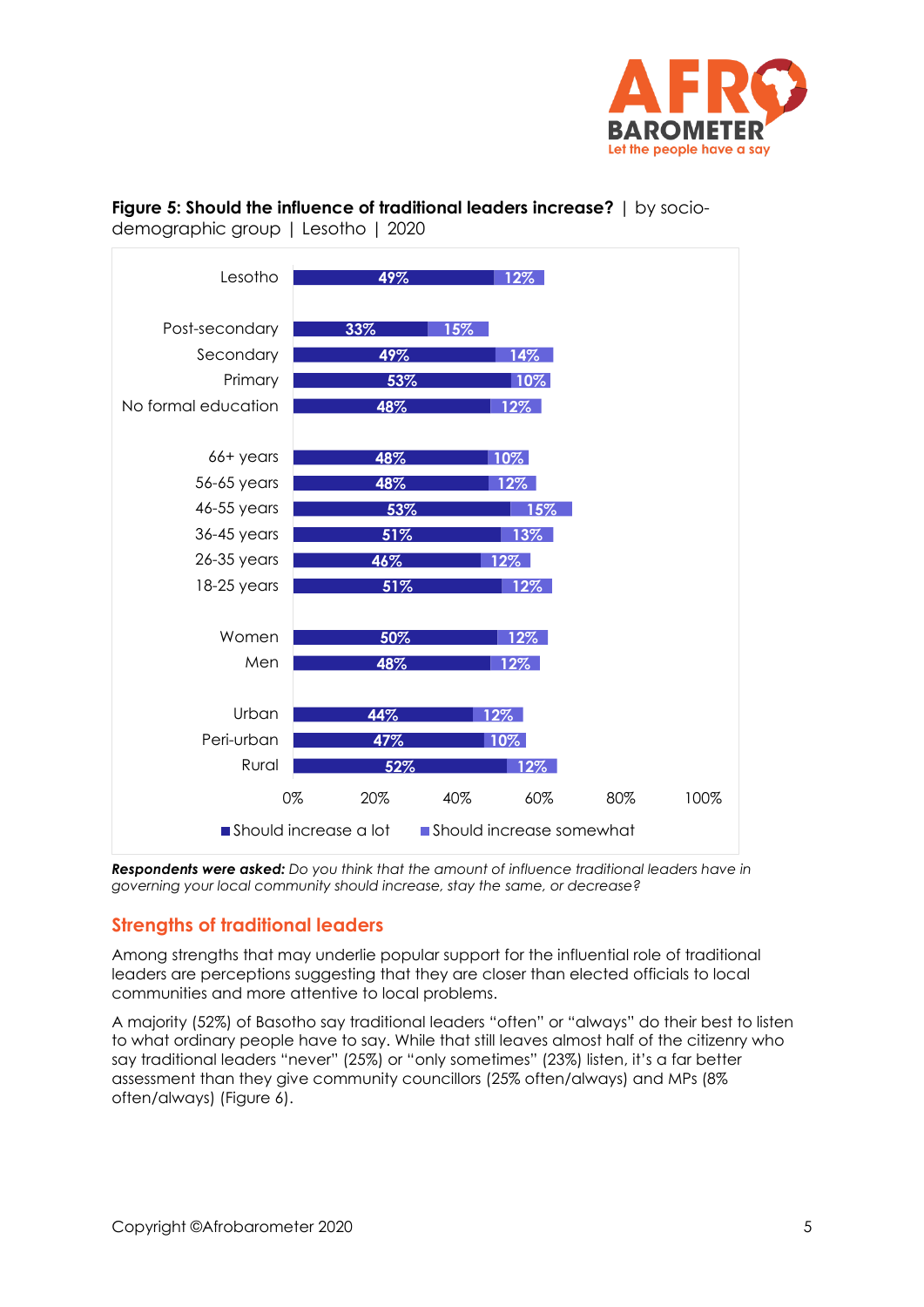



#### **Figure 6: Do leaders listen to people?** | Lesotho | 2020

*Respondents were asked: How much of the time do you think the following try their best to listen to what people like you have to say: Members of Parliament? Members of the community council? Traditional leaders?*

Further, two-thirds (66%) of Basotho say traditional leaders mostly look out for what is best for the people in their communities instead of serving their personal interests (22%) or the interests of politicians and government officials (10%) (Figure 7).



**Figure** *7***: Perceptions of whose interest***s* **traditional leaders serve** | Lesotho | 2020

*Respondents were asked: Which of these three statements is closest to your own opinion? Statement 1: Traditional leaders mostly look out for what is best for the people in their communities. Statement 2: Traditional leaders mostly serve the interests of politicians and government officials. Statement 3: Traditional leaders mostly look out for their own personal interests.*

Finally, an overwhelming majority (87%) of Basotho say that traditional leaders mostly cooperate with elected officials to get things done, instead of competing with them for resources, power, and influence (Figure 8).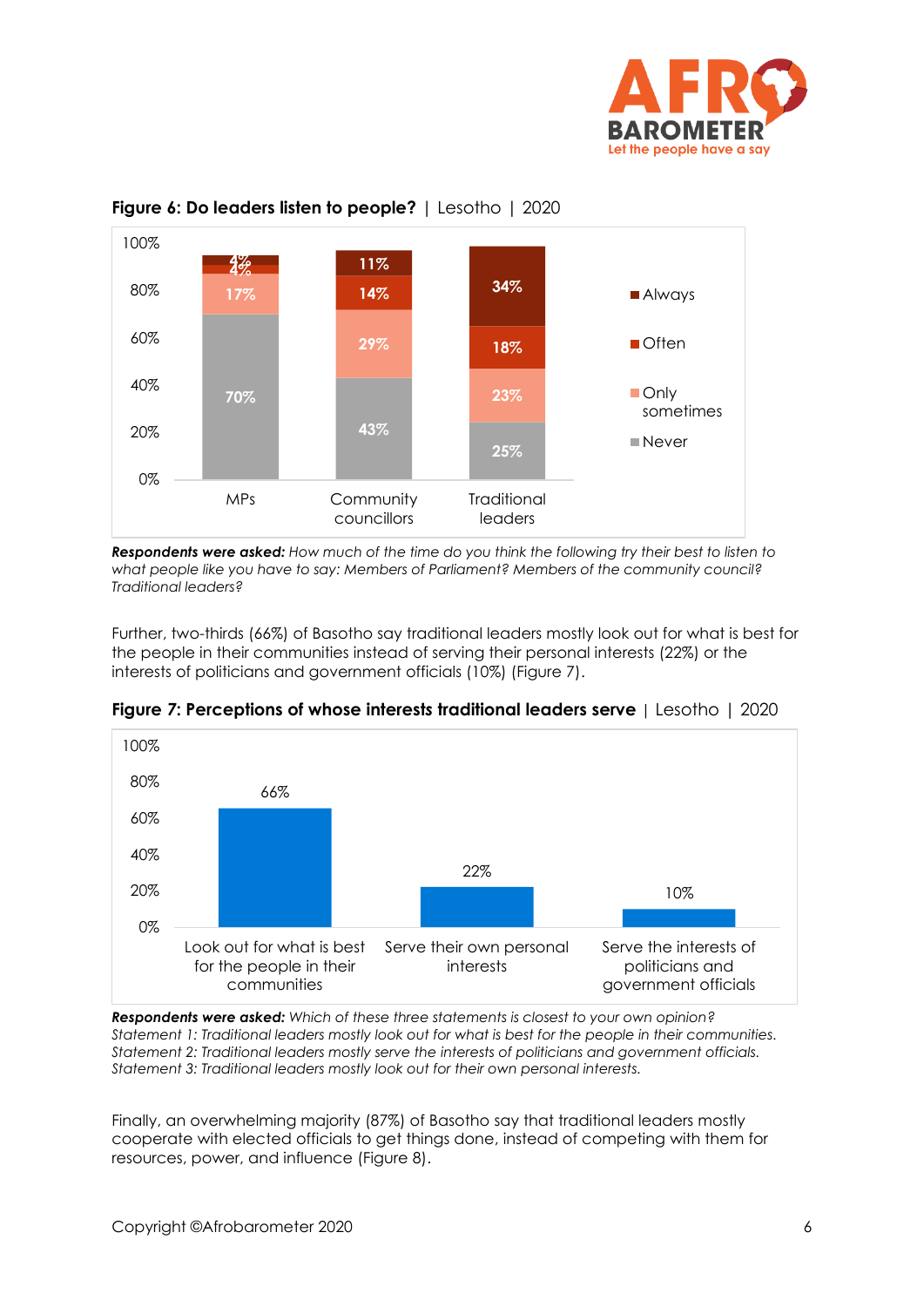



## **Figure 8: Do traditional leaders cooperate or compete with elected leaders?**  | Lesotho | 2020

*Respondents were asked: Which of the following statements is closest to your view? Statement 1: Traditional leaders are mostly in competition with elected leaders for resources, power, and influence.*

*Statement 2: Traditional leaders mostly work in cooperation with elected leaders to get things done. (% who "agree" or "agree very strongly" with each statement)*

# **Conclusion**

Contrary to the idea that traditional leadership might cease to be of relevance in a democratic dispensation, the institution continues to enjoy legitimacy in Lesotho, where democracy falls far short of the promises made ever-so-regularly in step with the election schedule.

Traditional leaders, who are typically at the coalface of service delivery and local governance, beat elected leaders when it comes to popular trust and job performance. In fact, Basotho would like to see the influence of traditional leaders increase, probably in part because traditional leaders pay more attention than elected officials to the views and interests of local citizens.

The current political moment, marked by dialogue and reform, is opportune for revisiting governance structures with an eye to engaging all levels of leadership in shoring up Lesotho's under-performing democracy.